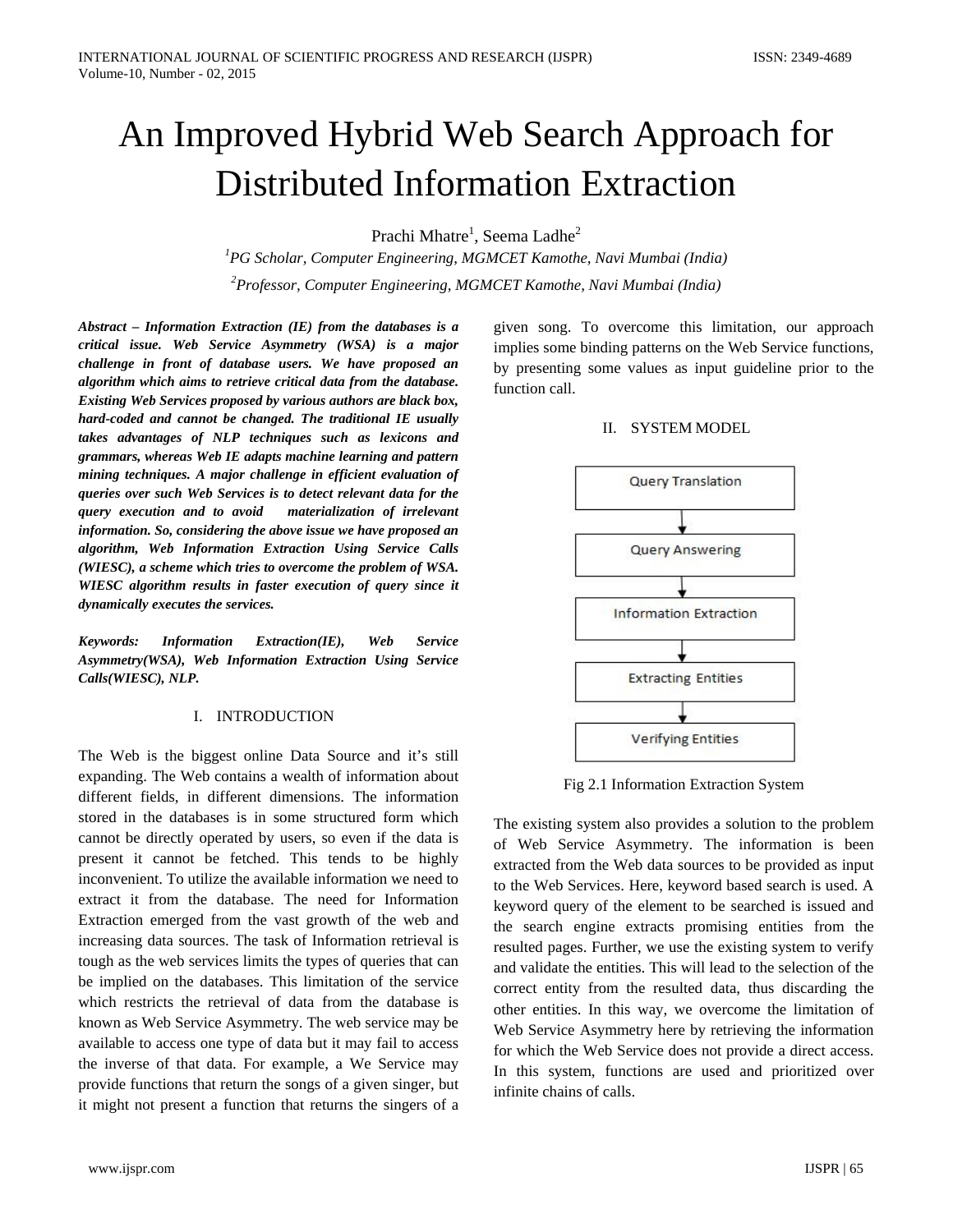# III. PREVIOUS WORK

**In 2010, Wei Liu, Xiaofeng Meng and Weiyi Meng** proposed a technique which allowed them to access the Deep Web contents submitted to the Web databases and the query results were displayed in the form of Web pages [1].

**In 2010, Nicoleta Preda, Fabian Suchanek, Wenjun Yuan, Gerhard Weikum** proposed a system which uses views to answer the Web Services and it also limits the number of function calls. This approach focuses on prioritizing the function calls that deliver crisp answers to queries [4].

**In 2012, Michael Benedikt, Pierre Bourhis and Clemens Ley** introduced a protocol which reduced the number of accesses by imposing restrictions on the queries [6].

**In 2011, Xuan Liu, Xin Luna Dong, Beng Chin Ooi, Divesh Shrivastava** proposed a Data Fusion Technique that overcomes the conflicts of data coming from various Data Sources and the result we get is a consistent set of data [7].

**In 2010, Luciano Barbosa, Hoa Nguyen, Ramesh Pinnamaneni, Juliana Freire** worked on the probing form fields and prepared the schema of a single form, so that the functions can situate correctly typed values into particular fields, preventing unnecessary requests [8].

#### IV. PROPOSED METHODOLOGY

A chief challenge in the systematic assessment of functions over Web Services is to detect which function calls may bring data that is admissible for the query execution and to avoid the manifestation of irrelevant information. The difficulty is complex, as service calls may be rooted anywhere in the services and service invocations possibly retrieve data consisting calls to new services. So the recognition of relevant calls becomes a uninterrupted process.

The algorithm proposed in our system is dynamic, in the sense that it gets adapted to the state of Web Services as the state gets customized by service invocations and decides at each point which services should be invoked next.

The difficulty we tackle is related to the mediation paradigm. Here the data sources are invoked to answer queries on a mediated scheme where, Service calls may emerge anywhere in the data. They may also appear dynamically in the results of previously invoked calls.



Fig. 3.1 WIESC Model

Furthermore, the significant results of calls depends on one another and the return types of the service calls must be taken into consideration. To understand the system properly, we need to get better perception of the probable relationships among the service calls embedded in various Web Services and their manipulation on the relevance of function calls to queries.

Based on our above concepts, our essential contribution is an efficient algorithm for lazy query evaluation, whose key facets are as follows.

- The algorithm generates a set of queries that fetch all service calls relevant because of their position which helps in computing the set of relevant function calls.
- Relationships among the calls are scrutinized, to deprive a sequence of call invocations suitable to answer a query which comes under service calls sequencing.
- Return types of services are used to rule out more function calls which leads to pruning using typing.
- A specific access structure is used to speed up the recognition of relevant calls which defines the service calls guide.
- Accurate knowledge of the interface between the query and each service call permit pushing queries to be proficient Web services, like do with data sources.

Our approach show that, compared to the naive approach, the pruning of extraneous service calls may shrink the overall query evaluation time by orders of magnitude.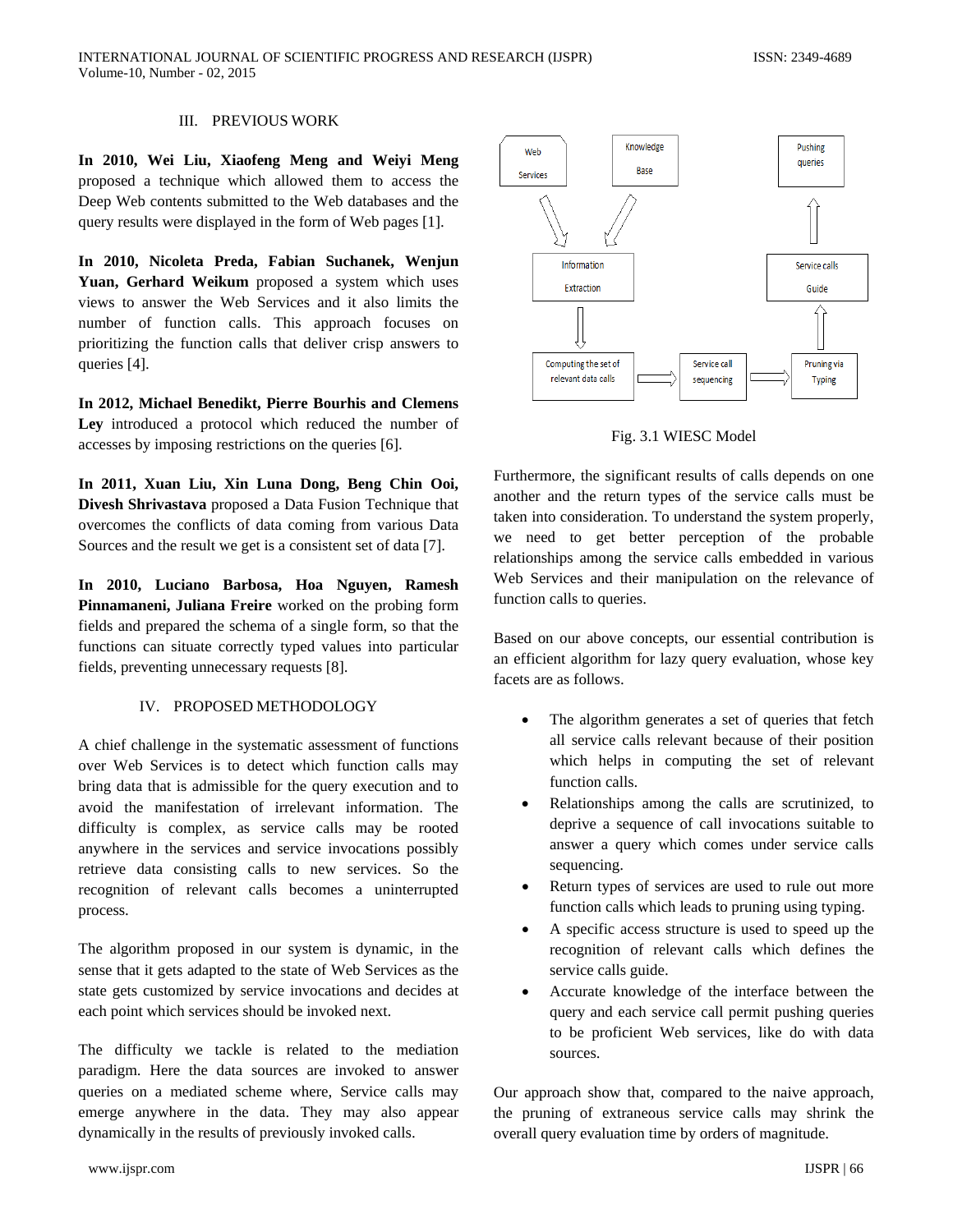# V. EVALUATION

In our system, the Information Extraction algorithms are used to generate candidate entities which can be used as inputs for Web Services. Here, we first evaluate the performance of the IE algorithms. To evaluate the IE algorithms, various queries are implemented. The procedure goes as mentioned here. For every query type some property values are chosen. Then further, for each property value, a keyword query is generated, it is then sent to Google and the data is fetched from there. The fetched pages many be varied in characteristics like different structures of entities. Next step is to manually extract the targeted entities from these pages. Further, we run the IE algorithms and measure the performance according to our set standard.

The following table shows the results of the information extracted from the web pages. #E is the average number of candidate entities per page. SMA is the String Matching Algorithm and SEA is the Structured Extraction Algorithm. And DB is the raw algorithm. Thus, the algorithms find too many entities from the web pages.

| Award                | #E | <b>SMA</b> |         | SEA    |         | DB       |
|----------------------|----|------------|---------|--------|---------|----------|
|                      |    | Prec       | Rec     | Prec   | Rec     | Prec     |
| Franz Kafka          | 2  | $25\%$     | 73%     | $13\%$ | $34\%$  | N/A      |
| Golden Pen           | Q  | $36 \%$    | $33\%$  | 29%    | 56 %    | N/A      |
| <b>Jerusalem</b>     | 6  | $23\%$     | 52%     | 69%    | $24\%$  | N/A      |
| <b>National Book</b> | 69 | 38 %       | 59 %    | 45%    | 76 %    | $0.9 \%$ |
| Nobel Prize          | 44 | $41\%$     | $29\%$  | 46 %   | $40\%$  | 2.9%     |
| Phoenix              | 4  | 47 %       | 71%     | 18%    | 76 %    | N/A      |
| <b>Prix Decembre</b> | 4  | $29\%$     | 6%      | 18%    | $25\%$  | N/A      |
| Prix Femina          | 21 | $31\%$     | $13\%$  | 32%    | $32\%$  | $0.6 \%$ |
| Prix Goncourt        | 73 | 63 %       | $46 \%$ | $7\%$  | $1\%$   | 1.12%    |
| Pulitzer             | 42 | 78%        | 79%     | 60%    | 46 %    | $2.0 \%$ |
|                      | 27 | 43 %       | 44 %    | 34 %   | $35 \%$ | 1.5%     |

Fig. 5.1 Results for "Authors who won prize X".

The below shown figure describes the signatures of some sample functions. The queries where chosen in such a manner that they have different alternative ways of composing unction initiations. And this results greater number of service calls.

| <b>Service</b> | <b>Function</b>                                                         |
|----------------|-------------------------------------------------------------------------|
| Music-         | $\overline{qetArticles^{off}_{{mb}}^{off}}$<br>(artist, id, born, died) |
| <b>Brainz</b>  | $getAlbums^{off}_{mb}(album, id, artist, releaseDate)$                  |
| Abe-           | $getBooksByTitle_{abe}^{bffff}(title, id, isbn, author, publisher)$     |
| <b>Books</b>   | $getBooksByIsbn_{abe}^{diff}$ (isbn, title, id, author, publisher)      |
|                | $getBooksByAuthor^{bf\,f}_{abe}(author, title, id, isbn, publisher)$    |
| Library-       | $getAuthors^{bf}_{1}$<br>$(x, born, prize, country, school, place)$     |
| Thing          | $getBooks_{i*}^{bf}$<br>$(title, author, prize, publicationDate)$       |

Fig. 5.2 Sample functions integrated in our system.

## VI. CONCLUSION

In this system, we have introduced the problem of Asymmetric Web Services. We have shown that a substantial number of Web services allow requesting for only one parameter of a relationship, but not for the other. In our system, we have proposed a efficient algorithm named WIESC for lazy query evaluation. It uses information extraction to estimate binding pattern for the input values and then authenticate these bindings by the Web service. Through this approach, a entire new class of queries has become tractable. We have revealed that providing inverse functions alone is not enough. They also have to be prioritized consequently. We have implemented our system and showed the validity of our approach on real data sets.

## VII. FUTURE SCOPES

Our current implementation uses lazy query evaluation techniques that serve mainly as a proof of concept. This approach leads better results compared to the naive approach, the pruning of irrelevant service calls may reduce the overall query evaluation time by orders of magnitude. Our system can be extended to some more algorithms in future.

#### VIII. ACKNOWLEDGEMENT

I am Prachi Mhatre and I am greatly thankful to Prof. Seema Ladhe for her inspiration and guidance. We also thank the college authorities, PG coordinator and Principal Sir for providing the required infrastructure and support. Finally, we would like to extend a heartfelt gratitude to M.E. Staff and friends.

#### REFERENCES

- [1] Wei Liu, Xiaofeng Meng, Weiyi Meng, "ViDE: A Vision-Based Approach for Deep Web Data Extraction," IEEE TRANSACTIONS ON KNOWLEDGE AND DATA ENGINEERING, VOL. 22, NO. 3, MARCH 2010
- [2] Benjamin Habegger, Mohamed Quafafou,"Web Services for Information Extraction from the Web,"Proceedings of the IEEE International Conference on Web Services(ICWS'04)
- [3] Chia-Hui Chang, Mohammed Kayed, Moheb Ramzy Girgis, Khaled F. Shaalan,"A Survey of Web Information Extraction Systems," IEEE TRANSACTIONS ON KNOWLEDGE AND DATA ENGINEERING, VOL. 18, NO. 10, OCTOBER 2006